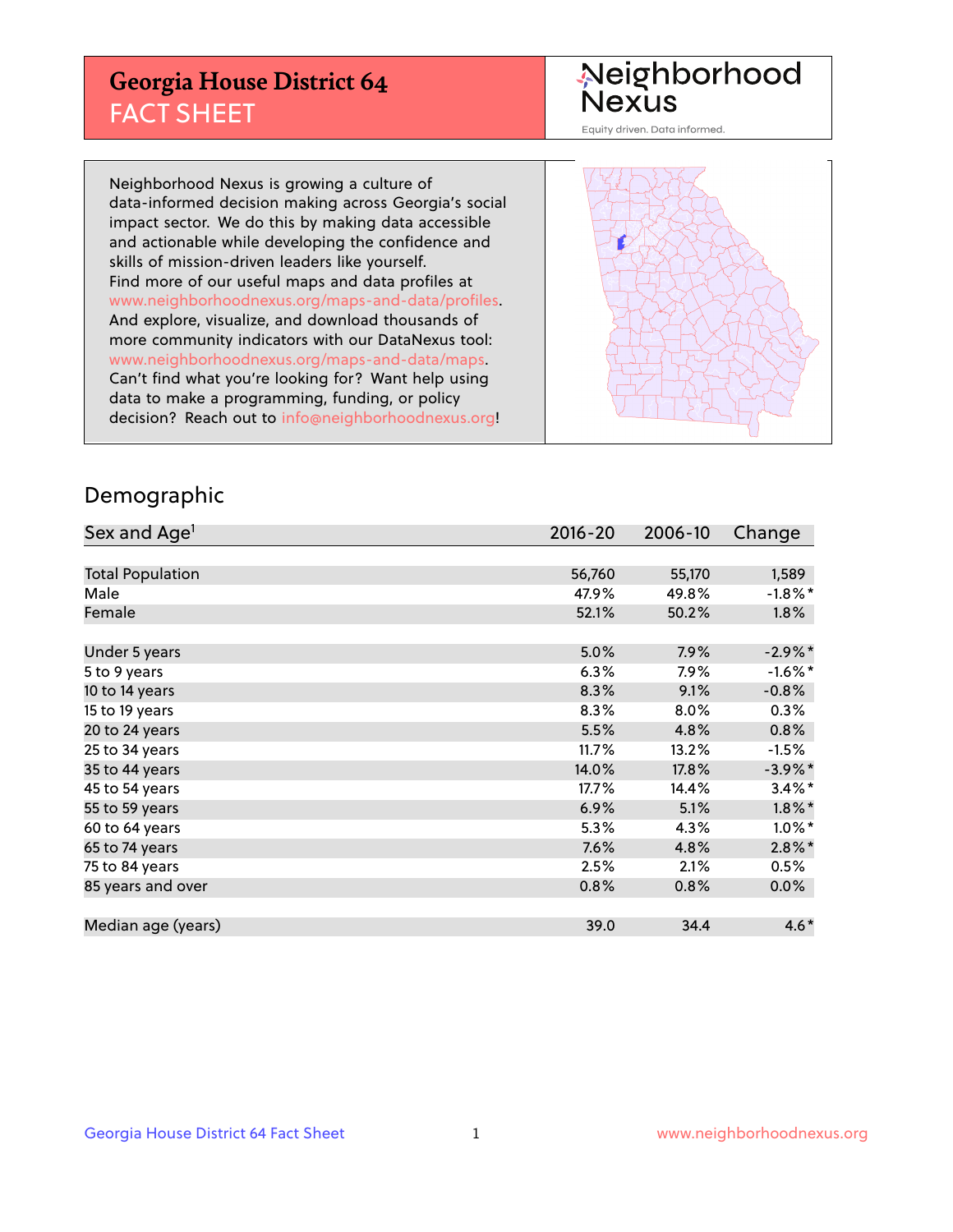## Demographic, continued...

| <b>Total population</b><br>56,760<br>55,170<br>1,589<br>$-1.2%$ *<br>97.2%<br>98.3%<br>One race<br>White<br>$-10.8\%$ *<br>61.9%<br>72.7%<br><b>Black or African American</b><br>$8.2\%$ *<br>31.3%<br>23.1%<br>American Indian and Alaska Native<br>0.1%<br>$-0.4%$<br>0.5%<br>1.8%<br>1.1%<br>0.7%<br>Asian<br>Native Hawaiian and Other Pacific Islander<br>0.0%<br>0.0%<br>0.0%<br>$1.1\%$ *<br>Some other race<br>2.1%<br>1.0%<br>$1.2\%$ *<br>2.8%<br>1.7%<br>Two or more races<br>Race alone or in combination with other race(s) <sup>3</sup><br>$2016 - 20$<br>2006-10<br>Change<br>55,170<br>Total population<br>56,760<br>1,589<br>White<br>$-9.7%$ *<br>64.5%<br>74.2%<br><b>Black or African American</b><br>$8.6\%$ *<br>33.0%<br>24.4%<br>American Indian and Alaska Native<br>0.9%<br>0.5%<br>1.4%<br>$1.3\%$ *<br>2.5%<br>1.2%<br>Asian<br>Native Hawaiian and Other Pacific Islander<br>0.1%<br>0.0%<br>0.1%<br>1.1%<br>$1.1\%$ *<br>Some other race<br>2.2%<br>Hispanic or Latino and Race <sup>4</sup><br>$2016 - 20$<br>2006-10<br>Change<br><b>Total population</b><br>56,760<br>55,170<br>1,589<br>Hispanic or Latino (of any race)<br>0.9%<br>5.3%<br>4.4%<br>Not Hispanic or Latino<br>94.7%<br>95.6%<br>$-0.9%$<br>White alone<br>$-10.7%$ *<br>58.8%<br>69.5%<br>Black or African American alone<br>$8.1\%$ *<br>31.1%<br>22.9%<br>American Indian and Alaska Native alone<br>0.1%<br>0.5%<br>$-0.4%$<br>Asian alone<br>1.8%<br>0.7%<br>1.1%<br>Native Hawaiian and Other Pacific Islander alone<br>0.0%<br>0.0%<br>0.0%<br>Some other race alone<br>0.2%<br>0.2%<br>0.1%<br>2.7%<br>1.4%<br>$1.3\%$ *<br>Two or more races<br>U.S. Citizenship Status <sup>5</sup><br>$2016 - 20$<br>2006-10<br>Change<br>Foreign-born population<br>2,716<br>$1,341*$<br>4,057<br>Naturalized U.S. citizen<br>25.3%*<br>64.2%<br>38.9%<br>Not a U.S. citizen<br>$-25.3%$<br>35.8%<br>61.1%<br>Citizen, Voting Age Population <sup>6</sup><br>2006-10<br>Change<br>2016-20<br>Citizen, 18 and over population<br>$3,439*$<br>40,876<br>37,437<br>Male<br>48.7%<br>48.4%<br>0.3%<br>Female<br>51.3%<br>51.6%<br>$-0.3%$ | Race <sup>2</sup> | $2016 - 20$ | 2006-10 | Change |
|------------------------------------------------------------------------------------------------------------------------------------------------------------------------------------------------------------------------------------------------------------------------------------------------------------------------------------------------------------------------------------------------------------------------------------------------------------------------------------------------------------------------------------------------------------------------------------------------------------------------------------------------------------------------------------------------------------------------------------------------------------------------------------------------------------------------------------------------------------------------------------------------------------------------------------------------------------------------------------------------------------------------------------------------------------------------------------------------------------------------------------------------------------------------------------------------------------------------------------------------------------------------------------------------------------------------------------------------------------------------------------------------------------------------------------------------------------------------------------------------------------------------------------------------------------------------------------------------------------------------------------------------------------------------------------------------------------------------------------------------------------------------------------------------------------------------------------------------------------------------------------------------------------------------------------------------------------------------------------------------------------------------------------------------------------------------------------------------------------------------------------|-------------------|-------------|---------|--------|
|                                                                                                                                                                                                                                                                                                                                                                                                                                                                                                                                                                                                                                                                                                                                                                                                                                                                                                                                                                                                                                                                                                                                                                                                                                                                                                                                                                                                                                                                                                                                                                                                                                                                                                                                                                                                                                                                                                                                                                                                                                                                                                                                    |                   |             |         |        |
|                                                                                                                                                                                                                                                                                                                                                                                                                                                                                                                                                                                                                                                                                                                                                                                                                                                                                                                                                                                                                                                                                                                                                                                                                                                                                                                                                                                                                                                                                                                                                                                                                                                                                                                                                                                                                                                                                                                                                                                                                                                                                                                                    |                   |             |         |        |
|                                                                                                                                                                                                                                                                                                                                                                                                                                                                                                                                                                                                                                                                                                                                                                                                                                                                                                                                                                                                                                                                                                                                                                                                                                                                                                                                                                                                                                                                                                                                                                                                                                                                                                                                                                                                                                                                                                                                                                                                                                                                                                                                    |                   |             |         |        |
|                                                                                                                                                                                                                                                                                                                                                                                                                                                                                                                                                                                                                                                                                                                                                                                                                                                                                                                                                                                                                                                                                                                                                                                                                                                                                                                                                                                                                                                                                                                                                                                                                                                                                                                                                                                                                                                                                                                                                                                                                                                                                                                                    |                   |             |         |        |
|                                                                                                                                                                                                                                                                                                                                                                                                                                                                                                                                                                                                                                                                                                                                                                                                                                                                                                                                                                                                                                                                                                                                                                                                                                                                                                                                                                                                                                                                                                                                                                                                                                                                                                                                                                                                                                                                                                                                                                                                                                                                                                                                    |                   |             |         |        |
|                                                                                                                                                                                                                                                                                                                                                                                                                                                                                                                                                                                                                                                                                                                                                                                                                                                                                                                                                                                                                                                                                                                                                                                                                                                                                                                                                                                                                                                                                                                                                                                                                                                                                                                                                                                                                                                                                                                                                                                                                                                                                                                                    |                   |             |         |        |
|                                                                                                                                                                                                                                                                                                                                                                                                                                                                                                                                                                                                                                                                                                                                                                                                                                                                                                                                                                                                                                                                                                                                                                                                                                                                                                                                                                                                                                                                                                                                                                                                                                                                                                                                                                                                                                                                                                                                                                                                                                                                                                                                    |                   |             |         |        |
|                                                                                                                                                                                                                                                                                                                                                                                                                                                                                                                                                                                                                                                                                                                                                                                                                                                                                                                                                                                                                                                                                                                                                                                                                                                                                                                                                                                                                                                                                                                                                                                                                                                                                                                                                                                                                                                                                                                                                                                                                                                                                                                                    |                   |             |         |        |
|                                                                                                                                                                                                                                                                                                                                                                                                                                                                                                                                                                                                                                                                                                                                                                                                                                                                                                                                                                                                                                                                                                                                                                                                                                                                                                                                                                                                                                                                                                                                                                                                                                                                                                                                                                                                                                                                                                                                                                                                                                                                                                                                    |                   |             |         |        |
|                                                                                                                                                                                                                                                                                                                                                                                                                                                                                                                                                                                                                                                                                                                                                                                                                                                                                                                                                                                                                                                                                                                                                                                                                                                                                                                                                                                                                                                                                                                                                                                                                                                                                                                                                                                                                                                                                                                                                                                                                                                                                                                                    |                   |             |         |        |
|                                                                                                                                                                                                                                                                                                                                                                                                                                                                                                                                                                                                                                                                                                                                                                                                                                                                                                                                                                                                                                                                                                                                                                                                                                                                                                                                                                                                                                                                                                                                                                                                                                                                                                                                                                                                                                                                                                                                                                                                                                                                                                                                    |                   |             |         |        |
|                                                                                                                                                                                                                                                                                                                                                                                                                                                                                                                                                                                                                                                                                                                                                                                                                                                                                                                                                                                                                                                                                                                                                                                                                                                                                                                                                                                                                                                                                                                                                                                                                                                                                                                                                                                                                                                                                                                                                                                                                                                                                                                                    |                   |             |         |        |
|                                                                                                                                                                                                                                                                                                                                                                                                                                                                                                                                                                                                                                                                                                                                                                                                                                                                                                                                                                                                                                                                                                                                                                                                                                                                                                                                                                                                                                                                                                                                                                                                                                                                                                                                                                                                                                                                                                                                                                                                                                                                                                                                    |                   |             |         |        |
|                                                                                                                                                                                                                                                                                                                                                                                                                                                                                                                                                                                                                                                                                                                                                                                                                                                                                                                                                                                                                                                                                                                                                                                                                                                                                                                                                                                                                                                                                                                                                                                                                                                                                                                                                                                                                                                                                                                                                                                                                                                                                                                                    |                   |             |         |        |
|                                                                                                                                                                                                                                                                                                                                                                                                                                                                                                                                                                                                                                                                                                                                                                                                                                                                                                                                                                                                                                                                                                                                                                                                                                                                                                                                                                                                                                                                                                                                                                                                                                                                                                                                                                                                                                                                                                                                                                                                                                                                                                                                    |                   |             |         |        |
|                                                                                                                                                                                                                                                                                                                                                                                                                                                                                                                                                                                                                                                                                                                                                                                                                                                                                                                                                                                                                                                                                                                                                                                                                                                                                                                                                                                                                                                                                                                                                                                                                                                                                                                                                                                                                                                                                                                                                                                                                                                                                                                                    |                   |             |         |        |
|                                                                                                                                                                                                                                                                                                                                                                                                                                                                                                                                                                                                                                                                                                                                                                                                                                                                                                                                                                                                                                                                                                                                                                                                                                                                                                                                                                                                                                                                                                                                                                                                                                                                                                                                                                                                                                                                                                                                                                                                                                                                                                                                    |                   |             |         |        |
|                                                                                                                                                                                                                                                                                                                                                                                                                                                                                                                                                                                                                                                                                                                                                                                                                                                                                                                                                                                                                                                                                                                                                                                                                                                                                                                                                                                                                                                                                                                                                                                                                                                                                                                                                                                                                                                                                                                                                                                                                                                                                                                                    |                   |             |         |        |
|                                                                                                                                                                                                                                                                                                                                                                                                                                                                                                                                                                                                                                                                                                                                                                                                                                                                                                                                                                                                                                                                                                                                                                                                                                                                                                                                                                                                                                                                                                                                                                                                                                                                                                                                                                                                                                                                                                                                                                                                                                                                                                                                    |                   |             |         |        |
|                                                                                                                                                                                                                                                                                                                                                                                                                                                                                                                                                                                                                                                                                                                                                                                                                                                                                                                                                                                                                                                                                                                                                                                                                                                                                                                                                                                                                                                                                                                                                                                                                                                                                                                                                                                                                                                                                                                                                                                                                                                                                                                                    |                   |             |         |        |
|                                                                                                                                                                                                                                                                                                                                                                                                                                                                                                                                                                                                                                                                                                                                                                                                                                                                                                                                                                                                                                                                                                                                                                                                                                                                                                                                                                                                                                                                                                                                                                                                                                                                                                                                                                                                                                                                                                                                                                                                                                                                                                                                    |                   |             |         |        |
|                                                                                                                                                                                                                                                                                                                                                                                                                                                                                                                                                                                                                                                                                                                                                                                                                                                                                                                                                                                                                                                                                                                                                                                                                                                                                                                                                                                                                                                                                                                                                                                                                                                                                                                                                                                                                                                                                                                                                                                                                                                                                                                                    |                   |             |         |        |
|                                                                                                                                                                                                                                                                                                                                                                                                                                                                                                                                                                                                                                                                                                                                                                                                                                                                                                                                                                                                                                                                                                                                                                                                                                                                                                                                                                                                                                                                                                                                                                                                                                                                                                                                                                                                                                                                                                                                                                                                                                                                                                                                    |                   |             |         |        |
|                                                                                                                                                                                                                                                                                                                                                                                                                                                                                                                                                                                                                                                                                                                                                                                                                                                                                                                                                                                                                                                                                                                                                                                                                                                                                                                                                                                                                                                                                                                                                                                                                                                                                                                                                                                                                                                                                                                                                                                                                                                                                                                                    |                   |             |         |        |
|                                                                                                                                                                                                                                                                                                                                                                                                                                                                                                                                                                                                                                                                                                                                                                                                                                                                                                                                                                                                                                                                                                                                                                                                                                                                                                                                                                                                                                                                                                                                                                                                                                                                                                                                                                                                                                                                                                                                                                                                                                                                                                                                    |                   |             |         |        |
|                                                                                                                                                                                                                                                                                                                                                                                                                                                                                                                                                                                                                                                                                                                                                                                                                                                                                                                                                                                                                                                                                                                                                                                                                                                                                                                                                                                                                                                                                                                                                                                                                                                                                                                                                                                                                                                                                                                                                                                                                                                                                                                                    |                   |             |         |        |
|                                                                                                                                                                                                                                                                                                                                                                                                                                                                                                                                                                                                                                                                                                                                                                                                                                                                                                                                                                                                                                                                                                                                                                                                                                                                                                                                                                                                                                                                                                                                                                                                                                                                                                                                                                                                                                                                                                                                                                                                                                                                                                                                    |                   |             |         |        |
|                                                                                                                                                                                                                                                                                                                                                                                                                                                                                                                                                                                                                                                                                                                                                                                                                                                                                                                                                                                                                                                                                                                                                                                                                                                                                                                                                                                                                                                                                                                                                                                                                                                                                                                                                                                                                                                                                                                                                                                                                                                                                                                                    |                   |             |         |        |
|                                                                                                                                                                                                                                                                                                                                                                                                                                                                                                                                                                                                                                                                                                                                                                                                                                                                                                                                                                                                                                                                                                                                                                                                                                                                                                                                                                                                                                                                                                                                                                                                                                                                                                                                                                                                                                                                                                                                                                                                                                                                                                                                    |                   |             |         |        |
|                                                                                                                                                                                                                                                                                                                                                                                                                                                                                                                                                                                                                                                                                                                                                                                                                                                                                                                                                                                                                                                                                                                                                                                                                                                                                                                                                                                                                                                                                                                                                                                                                                                                                                                                                                                                                                                                                                                                                                                                                                                                                                                                    |                   |             |         |        |
|                                                                                                                                                                                                                                                                                                                                                                                                                                                                                                                                                                                                                                                                                                                                                                                                                                                                                                                                                                                                                                                                                                                                                                                                                                                                                                                                                                                                                                                                                                                                                                                                                                                                                                                                                                                                                                                                                                                                                                                                                                                                                                                                    |                   |             |         |        |
|                                                                                                                                                                                                                                                                                                                                                                                                                                                                                                                                                                                                                                                                                                                                                                                                                                                                                                                                                                                                                                                                                                                                                                                                                                                                                                                                                                                                                                                                                                                                                                                                                                                                                                                                                                                                                                                                                                                                                                                                                                                                                                                                    |                   |             |         |        |
|                                                                                                                                                                                                                                                                                                                                                                                                                                                                                                                                                                                                                                                                                                                                                                                                                                                                                                                                                                                                                                                                                                                                                                                                                                                                                                                                                                                                                                                                                                                                                                                                                                                                                                                                                                                                                                                                                                                                                                                                                                                                                                                                    |                   |             |         |        |
|                                                                                                                                                                                                                                                                                                                                                                                                                                                                                                                                                                                                                                                                                                                                                                                                                                                                                                                                                                                                                                                                                                                                                                                                                                                                                                                                                                                                                                                                                                                                                                                                                                                                                                                                                                                                                                                                                                                                                                                                                                                                                                                                    |                   |             |         |        |
|                                                                                                                                                                                                                                                                                                                                                                                                                                                                                                                                                                                                                                                                                                                                                                                                                                                                                                                                                                                                                                                                                                                                                                                                                                                                                                                                                                                                                                                                                                                                                                                                                                                                                                                                                                                                                                                                                                                                                                                                                                                                                                                                    |                   |             |         |        |
|                                                                                                                                                                                                                                                                                                                                                                                                                                                                                                                                                                                                                                                                                                                                                                                                                                                                                                                                                                                                                                                                                                                                                                                                                                                                                                                                                                                                                                                                                                                                                                                                                                                                                                                                                                                                                                                                                                                                                                                                                                                                                                                                    |                   |             |         |        |
|                                                                                                                                                                                                                                                                                                                                                                                                                                                                                                                                                                                                                                                                                                                                                                                                                                                                                                                                                                                                                                                                                                                                                                                                                                                                                                                                                                                                                                                                                                                                                                                                                                                                                                                                                                                                                                                                                                                                                                                                                                                                                                                                    |                   |             |         |        |
|                                                                                                                                                                                                                                                                                                                                                                                                                                                                                                                                                                                                                                                                                                                                                                                                                                                                                                                                                                                                                                                                                                                                                                                                                                                                                                                                                                                                                                                                                                                                                                                                                                                                                                                                                                                                                                                                                                                                                                                                                                                                                                                                    |                   |             |         |        |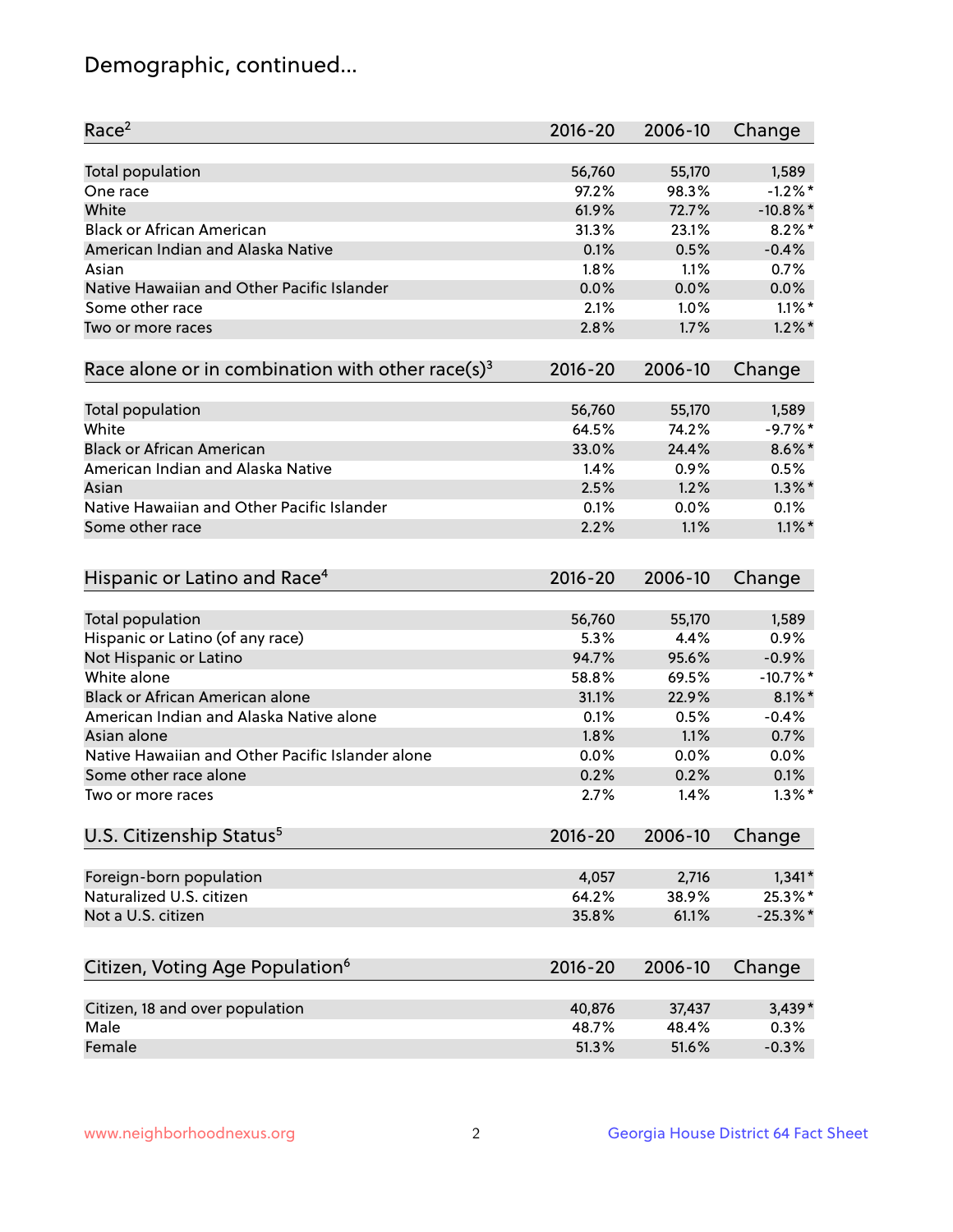#### Economic

| Income <sup>7</sup>                                 | 2016-20 | 2006-10 | Change     |
|-----------------------------------------------------|---------|---------|------------|
|                                                     |         |         |            |
| All households                                      | 18,595  | 18,573  | 22         |
| Less than \$10,000                                  | 3.2%    | 3.9%    | $-0.7%$    |
| \$10,000 to \$14,999                                | 3.0%    | 2.2%    | 0.8%       |
| \$15,000 to \$24,999                                | 4.2%    | 7.1%    | $-2.9\%$ * |
| \$25,000 to \$34,999                                | 6.7%    | 8.5%    | $-1.8%$    |
| \$35,000 to \$49,999                                | 12.5%   | 14.8%   | $-2.2%$    |
| \$50,000 to \$74,999                                | 18.3%   | 24.3%   | $-6.0\%$ * |
| \$75,000 to \$99,999                                | 15.7%   | 17.4%   | $-1.6%$    |
| \$100,000 to \$149,999                              | 22.0%   | 16.0%   | $6.0\%$ *  |
| \$150,000 to \$199,999                              | $8.4\%$ | 3.2%    | $5.2\%$ *  |
| \$200,000 or more                                   | 6.0%    | 2.7%    | $3.2\%$ *  |
| Median household income (dollars)                   | 78,328  | 63,466  | 14,862*    |
| Mean household income (dollars)                     | 94,636  | 72,240  | 22,397*    |
| With earnings                                       | 83.6%   | 89.7%   | $-6.0\%$ * |
| Mean earnings (dollars)                             | 93,805  | 70,525  | 23,280*    |
| <b>With Social Security</b>                         | 26.7%   | 20.6%   | $6.1\%$ *  |
| Mean Social Security income (dollars)               | 19,929  | 14,988  | 4,941*     |
| With retirement income                              | 18.7%   | 14.8%   | 3.9%*      |
| Mean retirement income (dollars)                    | 22,919  | 18,214  | 4,705*     |
| With Supplemental Security Income                   | 5.6%    | 2.6%    | $3.0\%$ *  |
| Mean Supplemental Security Income (dollars)         | 10,328  | 8,863   | $1,465*$   |
| With cash public assistance income                  | 1.4%    | 2.4%    | $-1.0%$    |
| Mean cash public assistance income (dollars)        | 1,306   | 4,765   | $-3,459*$  |
| With Food Stamp/SNAP benefits in the past 12 months | 8.6%    | 7.8%    | 0.7%       |
|                                                     |         |         |            |
| Families                                            | 14,874  | 15,164  | $-290$     |
| Less than \$10,000                                  | 2.1%    | 2.2%    | $-0.2%$    |
| \$10,000 to \$14,999                                | 2.1%    | 2.2%    | $-0.1%$    |
| \$15,000 to \$24,999                                | 2.8%    | 5.9%    | $-3.1\%$ * |
| \$25,000 to \$34,999                                | 5.7%    | 7.5%    | $-1.7%$    |
| \$35,000 to \$49,999                                | 12.9%   | 14.8%   | $-1.9%$    |
| \$50,000 to \$74,999                                | 18.1%   | 24.0%   | $-5.8\%$ * |
| \$75,000 to \$99,999                                | 16.5%   | 19.0%   | $-2.5%$    |
| \$100,000 to \$149,999                              | 24.1%   | 17.8%   | $6.3\%$ *  |
| \$150,000 to \$199,999                              | 8.9%    | 3.5%    | $5.3\%$ *  |
| \$200,000 or more                                   | 6.9%    | 3.1%    | $3.8\%$ *  |
| Median family income (dollars)                      | 84,585  | 68,056  | 16,529*    |
| Mean family income (dollars)                        | 100,807 | 76,490  | 24,317*    |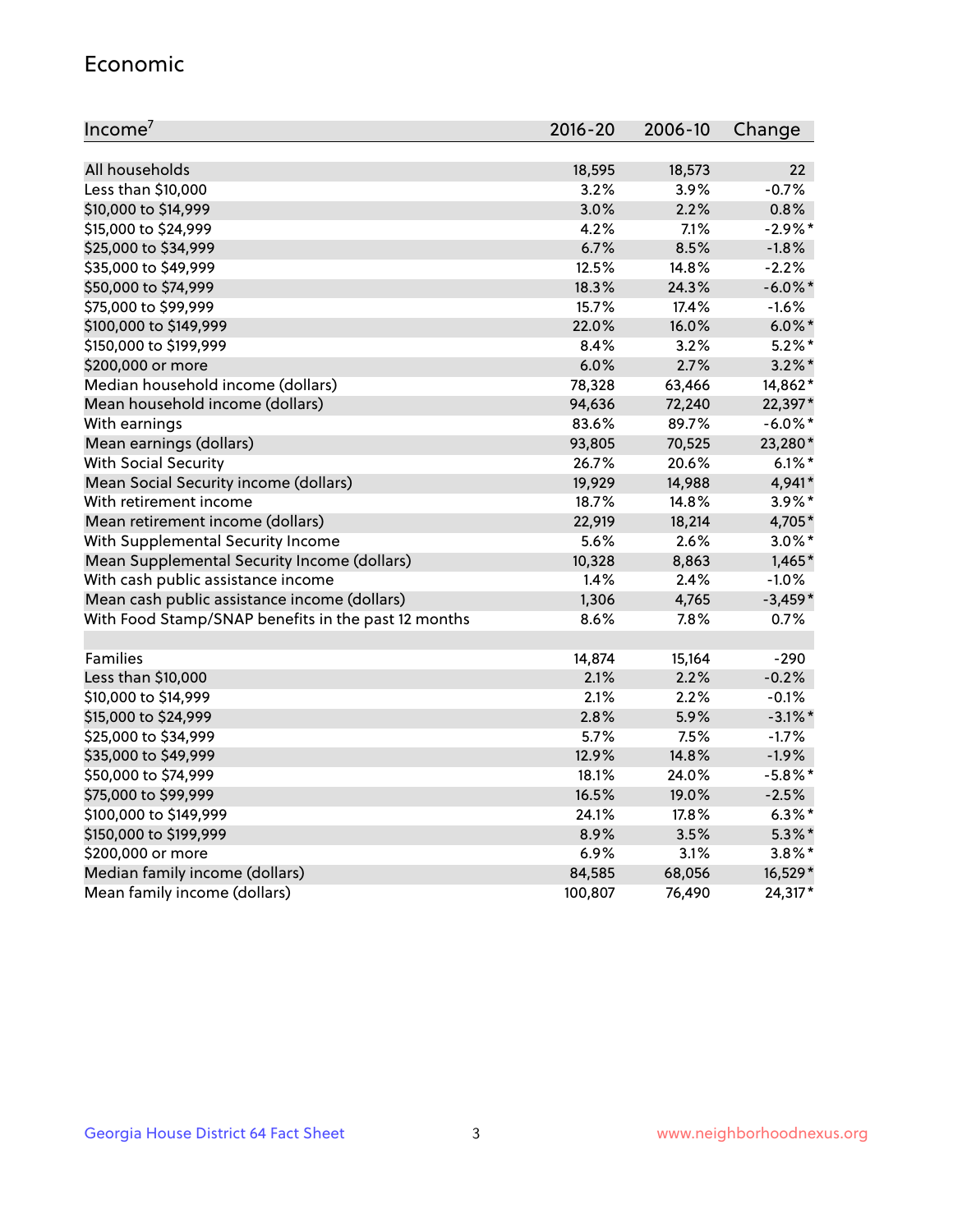## Economic, continued...

| Income, continued <sup>8</sup>                                        | $2016 - 20$ | 2006-10 | Change   |
|-----------------------------------------------------------------------|-------------|---------|----------|
|                                                                       |             |         |          |
| Nonfamily households                                                  | 3,721       | 3,408   | 312      |
| Median nonfamily income (dollars)                                     | 47,813      | 41,711  | $6,102*$ |
| Mean nonfamily income (dollars)                                       | 59,997      | 47,381  | 12,616*  |
| Median earnings for workers (dollars)                                 | 39,389      | 34,940  | 4,450*   |
| Median earnings for male full-time, year-round workers                | 54,511      | 52,136  | 2,375*   |
| (dollars)                                                             |             |         |          |
| Median earnings for female full-time, year-round workers<br>(dollars) | 42,961      | 37,478  | $5,482*$ |
| Per capita income (dollars)                                           | 31,602      | 24,613  | $6,989*$ |
|                                                                       |             |         |          |
| Families and People Below Poverty Level <sup>9</sup>                  | 2016-20     | 2006-10 | Change   |
|                                                                       |             |         |          |
| <b>All families</b>                                                   | 6.6%        | 6.0%    | 0.5%     |
| With related children under 18 years                                  | 8.5%        | 7.8%    | 0.7%     |
| With related children under 5 years only                              | 11.2%       | 4.2%    | 7.0%     |
| Married couple families                                               | 3.6%        | 2.1%    | 1.5%     |
| With related children under 18 years                                  | 3.2%        | 2.8%    | 0.3%     |
| With related children under 5 years only                              | 4.8%        | 0.9%    | 3.9%     |
| Families with female householder, no husband present                  | 19.3%       | 19.7%   | $-0.3%$  |
| With related children under 18 years                                  | 28.5%       | 17.8%   | 10.6%    |
| With related children under 5 years only                              | 40.5%       | 26.0%   | 14.5%    |
| All people                                                            | 8.9%        | 8.1%    | 0.8%     |
| Under 18 years                                                        | 11.6%       | 9.2%    | 2.4%     |
| Related children under 18 years                                       | 11.1%       | 8.7%    | 2.4%     |
| Related children under 5 years                                        | 16.9%       | 7.8%    | 9.1%     |
| Related children 5 to 17 years                                        | 9.7%        | 9.0%    | 0.7%     |
| 18 years and over                                                     | 7.9%        | 7.6%    | 0.3%     |
|                                                                       | 7.9%        |         |          |
| 18 to 64 years                                                        |             | 7.2%    | 0.7%     |
| 65 years and over                                                     | 8.4%        | 11.2%   | $-2.8%$  |
| People in families                                                    | 6.9%        | 6.3%    | 0.6%     |
| Unrelated individuals 15 years and over                               | 24.7%       | 24.7%   | 0.0%     |
|                                                                       |             |         |          |
| Non-Hispanic white people                                             | 8.7%        | 6.7%    | 2.0%     |
| Black or African-American people                                      | 9.3%        | 8.2%    | 1.1%     |
| Asian people                                                          | 3.8%        | 7.3%    | $-3.5%$  |
| Hispanic or Latino people                                             | 8.2%        | 29.0%   | $-20.8%$ |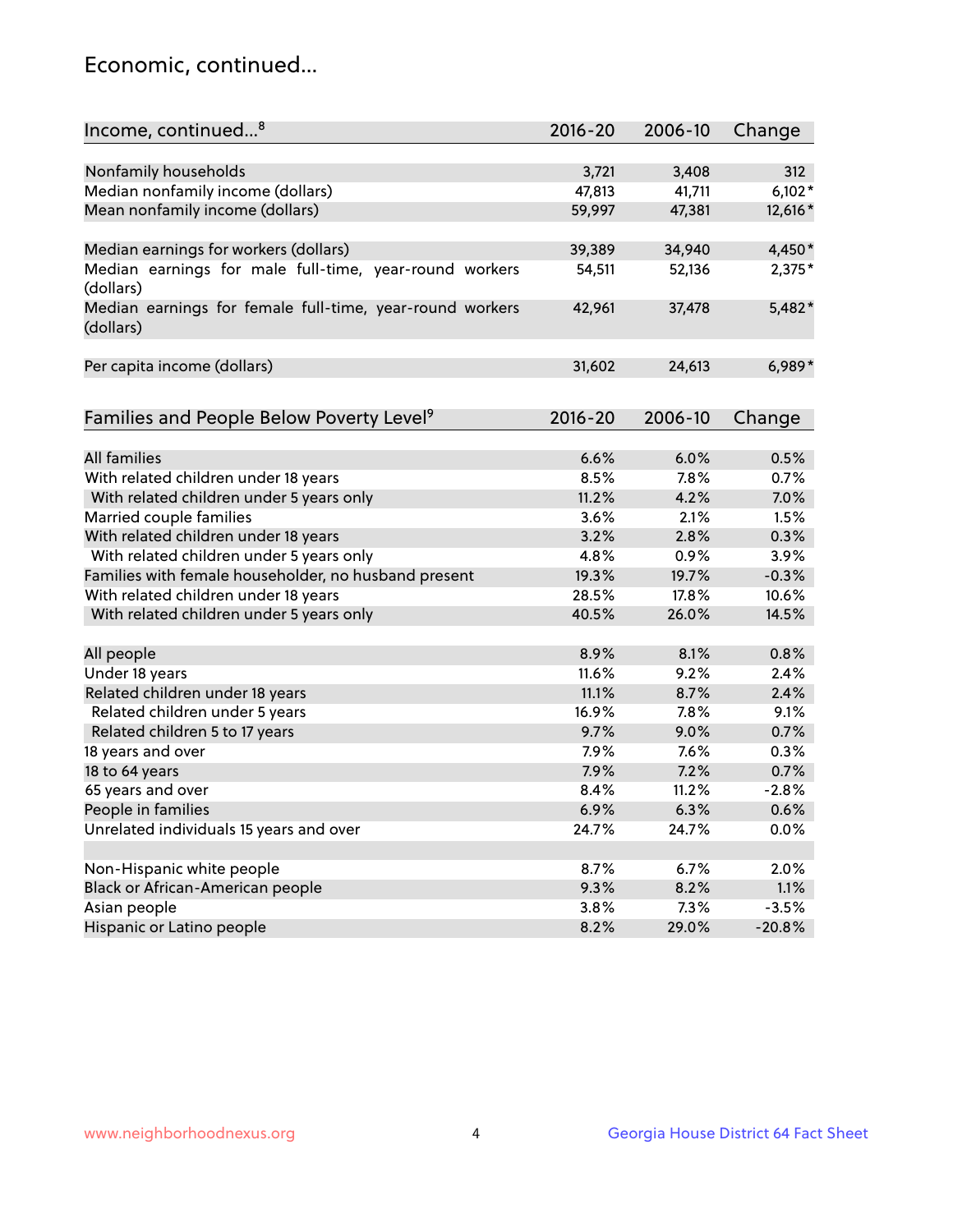## Employment

| Employment Status <sup>10</sup>                                             | $2016 - 20$ | 2006-10 | Change     |
|-----------------------------------------------------------------------------|-------------|---------|------------|
|                                                                             |             |         |            |
| Population 16 years and over                                                | 44,787      | 40,477  | 4,309*     |
| In labor force                                                              | 65.9%       | 71.9%   | $-6.0\%$ * |
| Civilian labor force                                                        | 65.7%       | 71.5%   | $-5.8\%$ * |
| Employed                                                                    | 62.0%       | 64.9%   | $-3.0%$    |
| Unemployed                                                                  | 3.7%        | 6.6%    | $-2.8%$    |
| <b>Armed Forces</b>                                                         | 0.2%        | 0.4%    | $-0.2%$    |
| Not in labor force                                                          | 34.1%       | 28.1%   | $6.0\%$ *  |
| Civilian labor force                                                        | 29,425      | 28,938  | 487        |
|                                                                             |             |         |            |
| <b>Unemployment Rate</b>                                                    | 5.7%        | 9.2%    | $-3.5%$    |
| Females 16 years and over                                                   | 23,122      | 20,800  | $2,322*$   |
| In labor force                                                              | 61.6%       | 66.0%   | $-4.4%$    |
| Civilian labor force                                                        | 61.3%       | 66.0%   | $-4.7%$    |
| Employed                                                                    | 57.3%       | 60.2%   | $-2.9%$    |
|                                                                             |             |         |            |
| Own children of the householder under 6 years                               | 3,024       | 4,762   | $-1,738*$  |
| All parents in family in labor force                                        | 58.1%       | 69.5%   | $-11.5%$   |
| Own children of the householder 6 to 17 years                               | 10,297      | 10,873  | $-576$     |
| All parents in family in labor force                                        | 72.1%       | 72.8%   | $-0.7%$    |
|                                                                             |             |         |            |
| Industry <sup>11</sup>                                                      | $2016 - 20$ | 2006-10 | Change     |
|                                                                             |             |         |            |
| Civilian employed population 16 years and over                              | 27,752      | 26,279  | 1,473      |
| Agriculture, forestry, fishing and hunting, and mining                      | 0.1%        | 0.8%    | $-0.7%$    |
| Construction                                                                | 8.0%        | 8.6%    | $-0.6%$    |
| Manufacturing                                                               | 11.2%       | 10.4%   | 0.8%       |
| Wholesale trade                                                             | 3.3%        | 5.6%    | $-2.4\%$   |
| Retail trade                                                                | 11.1%       | 12.1%   | $-0.9%$    |
| Transportation and warehousing, and utilities                               | 10.8%       | 8.8%    | $2.0\%$ *  |
| Information                                                                 | 2.5%        | 2.3%    | 0.2%       |
| Finance and insurance, and real estate and rental and leasing               | 4.3%        | 6.2%    | $-1.9%$ *  |
| Professional, scientific, and management, and administrative                | 9.8%        | 9.4%    | 0.4%       |
| and waste management services                                               |             |         |            |
| Educational services, and health care and social assistance                 | 20.9%       | 17.5%   | $3.4\%$ *  |
| Arts, entertainment, and recreation, and accommodation and<br>food services | 7.6%        | 7.7%    | $-0.1%$    |
| Other services, except public administration                                | 4.7%        | 5.2%    | $-0.5%$    |
| Public administration                                                       | 5.7%        | 5.5%    | 0.2%       |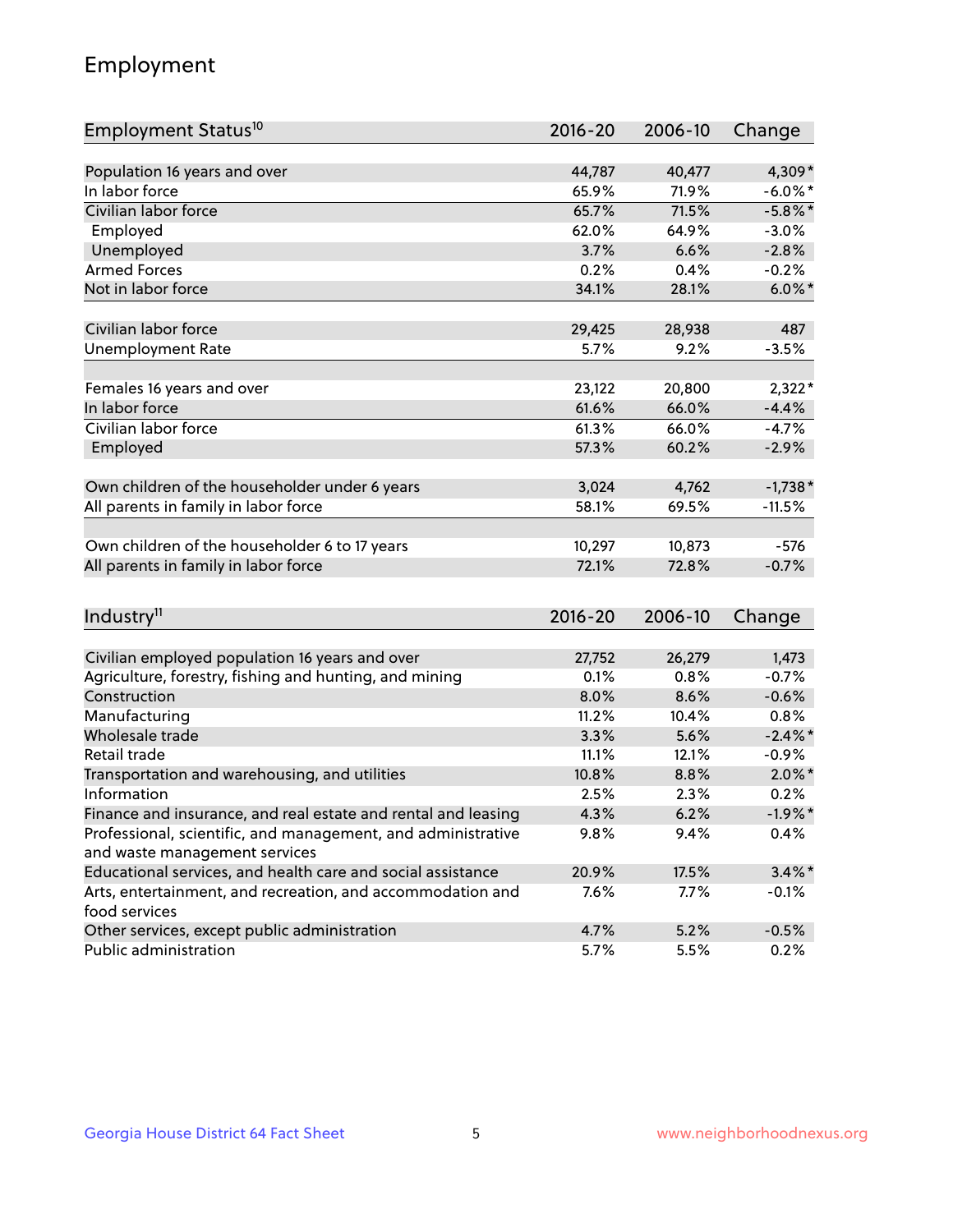## Employment, continued...

| Occupation <sup>12</sup>                                                    | $2016 - 20$ | 2006-10 | Change     |
|-----------------------------------------------------------------------------|-------------|---------|------------|
| Civilian employed population 16 years and over                              | 27,752      | 26,279  | 1,473      |
| Management, business, science, and arts occupations                         | 35.2%       | 31.2%   | $4.1\%$ *  |
| Service occupations                                                         | 14.0%       | 14.5%   | $-0.6%$    |
| Sales and office occupations                                                | 23.7%       |         | $-5.1\%$ * |
|                                                                             |             | 28.8%   |            |
| Natural<br>and<br>resources,<br>construction,<br>maintenance<br>occupations | 11.0%       | 12.0%   | $-1.0%$    |
| Production, transportation, and material moving occupations                 | 16.1%       | 13.5%   | $2.6\%$ *  |
| Class of Worker <sup>13</sup>                                               | $2016 - 20$ | 2006-10 | Change     |
| Civilian employed population 16 years and over                              | 27,752      | 26,279  | 1,473      |
| Private wage and salary workers                                             | 79.3%       | 80.2%   | $-0.9%$    |
| Government workers                                                          | 16.0%       | 14.9%   | 1.1%       |
| Self-employed in own not incorporated business workers                      | 4.6%        | 4.7%    | $-0.1%$    |
| Unpaid family workers                                                       | 0.1%        | 0.2%    | $-0.1%$    |
| Job Flows <sup>14</sup>                                                     | 2019        | 2010    | Change     |
|                                                                             |             |         |            |
| Total Jobs in district                                                      | 7,235       | 5,524   | 1,711      |
| Held by residents of district                                               | 18.0%       | 14.8%   | 3.2%       |
| Held by non-residents of district                                           | 82.0%       | 85.2%   | $-3.2%$    |
| Jobs by Industry Sector <sup>15</sup>                                       | 2019        | 2010    | Change     |
| Total Jobs in district                                                      | 7,235       | 5,524   | 1,711      |
| Goods Producing sectors                                                     | 26.8%       | 29.7%   | $-2.9%$    |
| Trade, Transportation, and Utilities sectors                                | 19.8%       | 23.6%   | $-3.9%$    |
| All Other Services sectors                                                  | 53.4%       | 46.6%   | 6.8%       |
|                                                                             |             |         |            |
| Total Jobs in district held by district residents                           | 1,303       | 819     | 484        |
| <b>Goods Producing sectors</b>                                              | 27.9%       | 27.0%   | 0.9%       |
| Trade, Transportation, and Utilities sectors                                | 12.3%       | 14.5%   | $-2.3%$    |
| All Other Services sectors                                                  | 59.9%       | 58.5%   | 1.4%       |
|                                                                             |             |         |            |
| Jobs by Earnings <sup>16</sup>                                              | 2019        | 2010    | Change     |
| Total Jobs in district                                                      | 7,235       | 5,524   | 1,711      |
| Jobs with earnings \$1250/month or less                                     | 26.4%       | 28.1%   | $-1.7%$    |
| Jobs with earnings \$1251/month to \$3333/month                             | 35.3%       | 42.2%   | $-6.9%$    |
| Jobs with earnings greater than \$3333/month                                | 38.3%       | 29.7%   | 8.5%       |
|                                                                             |             |         |            |
| Total Jobs in district held by district residents                           | 1,303       | 819     | 484        |
| Jobs with earnings \$1250/month or less                                     | 29.5%       | 28.7%   | 0.8%       |
| Jobs with earnings \$1251/month to \$3333/month                             | 35.4%       | 39.8%   | $-4.4%$    |
| Jobs with earnings greater than \$3333/month                                | 35.1%       | 31.5%   | 3.6%       |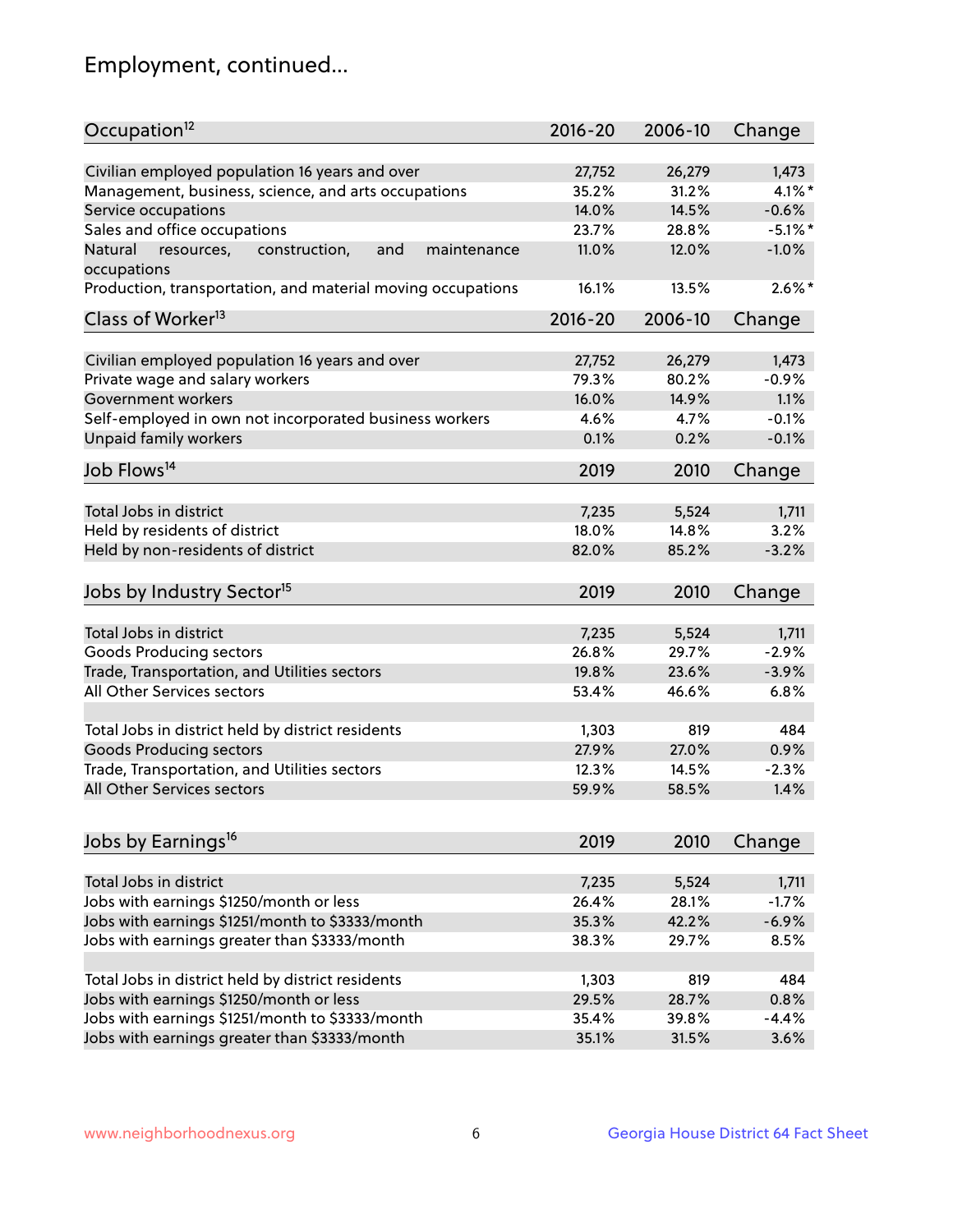## Employment, continued...

| 2019  | 2010  | Change   |
|-------|-------|----------|
|       |       |          |
| 7,235 | 5,524 | 1,711    |
| 26.6% | 23.9% | 2.7%     |
| 53.7% | 60.5% | $-6.8%$  |
| 19.6% | 15.6% | 4.1%     |
|       |       |          |
| 1,303 | 819   | 484      |
| 24.6% | 15.5% | 9.1%     |
| 51.8% | 64.7% | $-12.9%$ |
| 23.6% | 19.8% | 3.9%     |
|       |       |          |

#### Education

| School Enrollment <sup>18</sup>                | $2016 - 20$ | 2006-10 | Change               |
|------------------------------------------------|-------------|---------|----------------------|
|                                                |             |         |                      |
| Population 3 years and over enrolled in school | 16,224      | 16,639  | $-415$               |
| Nursery school, preschool                      | 6.1%        | 6.3%    | $-0.2%$              |
| Kindergarten                                   | 4.3%        | 5.8%    | $-1.5%$              |
| Elementary school (grades 1-8)                 | 42.1%       | 45.2%   | $-3.1%$              |
| High school (grades 9-12)                      | 27.9%       | 22.8%   | $5.1\%$ *            |
| College or graduate school                     | 19.6%       | 19.9%   | $-0.3%$              |
| Educational Attainment <sup>19</sup>           | $2016 - 20$ | 2006-10 | Change               |
|                                                |             |         |                      |
| Population 25 years and over                   | 37,751      | 34,404  | $3,347*$             |
| Less than 9th grade                            | 2.6%        | 3.4%    | $-0.8%$              |
| 9th to 12th grade, no diploma                  | 7.1%        | 10.1%   | $-3.0\%$ *           |
| High school graduate (includes equivalency)    | 31.9%       | 35.4%   | $-3.5%$ *            |
| Some college, no degree                        | 23.1%       | 23.9%   | $-0.7%$              |
| Associate's degree                             | 7.7%        | 6.3%    | $1.4\%$              |
| Bachelor's degree                              | 17.4%       | 14.6%   | $2.9\%$ *            |
| Graduate or professional degree                | 10.2%       | 6.4%    | $3.8\%$ *            |
|                                                |             |         |                      |
| Percent high school graduate or higher         | 90.3%       | 86.5%   | 3.8%                 |
| Percent bachelor's degree or higher            | 27.6%       | 20.9%   | $6.7\%$ <sup>*</sup> |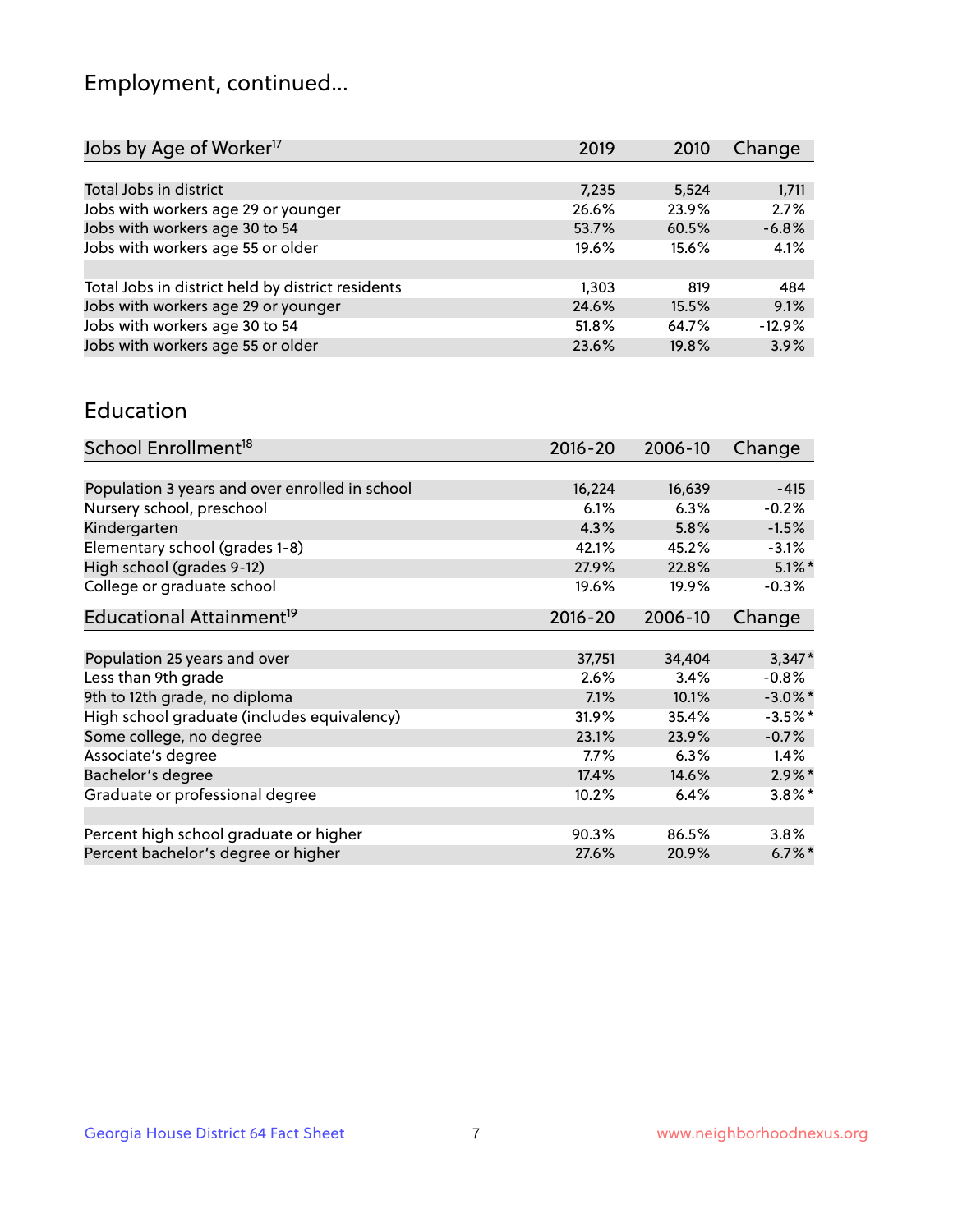## Housing

| Households by Type <sup>20</sup>                     | 2016-20     | 2006-10 | Change     |
|------------------------------------------------------|-------------|---------|------------|
|                                                      |             |         |            |
| <b>Total households</b>                              | 18,595      | 18,573  | 22         |
| Family households (families)                         | 80.0%       | 81.6%   | $-1.7%$    |
| With own children under 18 years                     | 35.6%       | 42.8%   | $-7.2%$    |
| Married-couple family                                | 59.8%       | 62.7%   | $-2.9%$    |
| With own children of the householder under 18 years  | 25.3%       | 31.8%   | $-6.4\%$ * |
| Male householder, no wife present, family            | 6.8%        | 5.6%    | 1.2%       |
| With own children of the householder under 18 years  | 3.3%        | 2.6%    | 0.7%       |
| Female householder, no husband present, family       | 13.4%       | 13.3%   | 0.1%       |
| With own children of the householder under 18 years  | 7.0%        | 8.5%    | $-1.5%$    |
| Nonfamily households                                 | 20.0%       | 18.4%   | 1.7%       |
| Householder living alone                             | 15.7%       | 15.0%   | 0.7%       |
| 65 years and over                                    | 6.4%        | 4.3%    | $2.1\%$ *  |
|                                                      |             |         |            |
| Households with one or more people under 18 years    | 42.4%       | 46.4%   | $-4.1\%$ * |
| Households with one or more people 65 years and over | 24.5%       | 16.5%   | $7.9\%$ *  |
|                                                      |             |         |            |
| Average household size                               | 3.05        | 2.97    | 0.08       |
| Average family size                                  | 3.38        | 3.28    | 0.10       |
|                                                      |             |         |            |
| Housing Occupancy <sup>21</sup>                      | $2016 - 20$ | 2006-10 | Change     |
|                                                      |             |         |            |
| Total housing units                                  | 19,680      | 20,101  | $-421$     |
| Occupied housing units                               | 94.5%       | 92.4%   | $2.1\%$ *  |
| Vacant housing units                                 | 5.5%        | 7.6%    | $-2.1%$    |
|                                                      |             |         |            |
| Homeowner vacancy rate                               | 1.4         | 3.0     | $-1.6$     |
| Rental vacancy rate                                  | 4.5         | 5.6     | $-1.2$     |
|                                                      |             |         |            |
| Units in Structure <sup>22</sup>                     | $2016 - 20$ | 2006-10 | Change     |
|                                                      |             |         |            |
| Total housing units                                  | 19,680      | 20,101  | $-421$     |
| 1-unit, detached                                     | 91.5%       | 89.0%   | $2.6\%$ *  |
| 1-unit, attached                                     | 0.7%        | 0.7%    | 0.0%       |
| 2 units                                              | 1.1%        | 0.4%    | 0.7%       |
| 3 or 4 units                                         | 0.2%        | 0.2%    | $-0.0%$    |
| 5 to 9 units                                         | 0.6%        | 0.8%    | $-0.2%$    |
| 10 to 19 units                                       | 0.9%        | 1.2%    | $-0.3%$    |
| 20 or more units                                     | 0.9%        | 2.4%    | $-1.5%$    |
| Mobile home                                          | 4.0%        | 5.3%    | $-1.3%$    |
| Boat, RV, van, etc.                                  | 0.0%        | 0.0%    | 0.0%       |
|                                                      |             |         |            |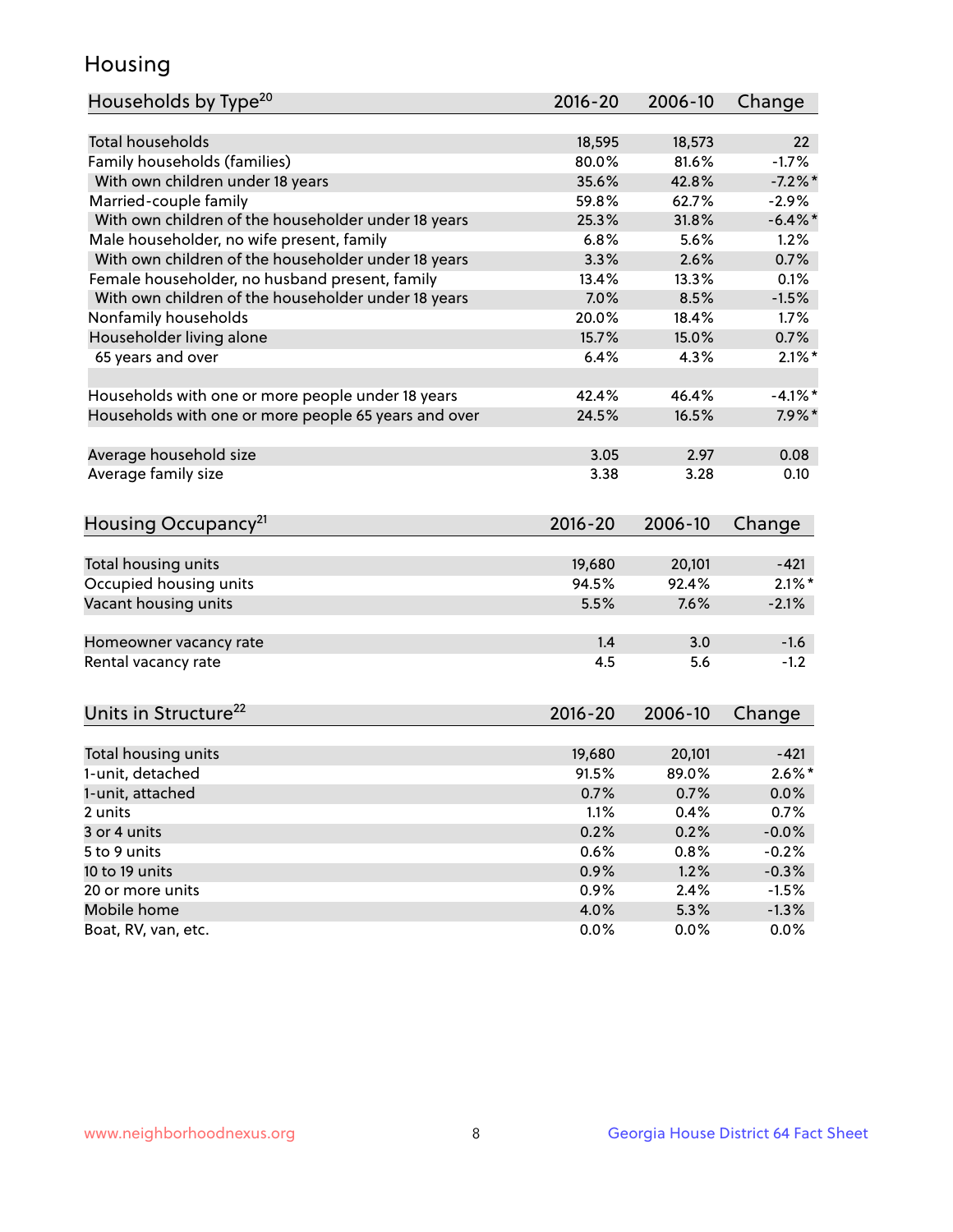## Housing, Continued...

| Year Structure Built <sup>23</sup>             | 2016-20     | 2006-10 | Change      |
|------------------------------------------------|-------------|---------|-------------|
| Total housing units                            | 19,680      | 20,101  | $-421$      |
| Built 2014 or later                            | 1.5%        | (X)     | (X)         |
| Built 2010 to 2013                             | 2.6%        | (X)     | (X)         |
| Built 2000 to 2009                             | 35.0%       | 33.6%   | 1.4%        |
| Built 1990 to 1999                             | 27.7%       | 33.0%   | $-5.3\%$ *  |
| Built 1980 to 1989                             | 12.3%       | 11.5%   | 0.8%        |
| Built 1970 to 1979                             | 14.2%       | 13.8%   | 0.4%        |
| Built 1960 to 1969                             | 3.7%        | 3.7%    | 0.0%        |
| Built 1950 to 1959                             | 1.5%        | 1.9%    | $-0.4%$     |
| Built 1940 to 1949                             | 0.5%        | 1.0%    | $-0.5%$     |
| Built 1939 or earlier                          | 1.0%        | 1.6%    | $-0.5%$     |
|                                                |             |         |             |
| Housing Tenure <sup>24</sup>                   | $2016 - 20$ | 2006-10 | Change      |
| Occupied housing units                         | 18,595      | 18,573  | 22          |
| Owner-occupied                                 | 81.1%       | 82.0%   | $-0.8%$     |
| Renter-occupied                                | 18.9%       | 18.0%   | 0.8%        |
| Average household size of owner-occupied unit  | 3.05        | 2.95    | $0.10*$     |
| Average household size of renter-occupied unit | 3.03        | 3.05    | $-0.02$     |
| Residence 1 Year Ago <sup>25</sup>             | $2016 - 20$ | 2006-10 | Change      |
|                                                |             |         |             |
| Population 1 year and over                     | 56,402      | 54,274  | 2,128       |
| Same house                                     | 87.1%       | 82.3%   | 4.8%*       |
| Different house in the U.S.                    | 12.5%       | 17.7%   | $-5.2\%$ *  |
| Same county                                    | 4.3%        | 5.7%    | $-1.4%$     |
| Different county                               | 8.2%        | 12.0%   | $-3.8\%$ *  |
| Same state                                     | 5.9%        | 7.9%    | $-2.0%$     |
| Different state                                | 2.3%        | 4.1%    | $-1.8%$     |
| Abroad                                         | 0.3%        | 0.0%    | 0.3%        |
| Value of Housing Unit <sup>26</sup>            | $2016 - 20$ | 2006-10 | Change      |
| Owner-occupied units                           | 15,086      | 15,221  | $-135$      |
| Less than \$50,000                             | 2.9%        | 3.7%    | $-0.9%$     |
| \$50,000 to \$99,999                           | 6.1%        | 8.9%    | $-2.8%$     |
| \$100,000 to \$149,999                         | 21.6%       | 34.6%   | $-13.0\%$ * |
| \$150,000 to \$199,999                         | 32.2%       | 24.2%   | $8.0\%$ *   |
| \$200,000 to \$299,999                         | 22.7%       | 16.3%   | $6.4\%*$    |
| \$300,000 to \$499,999                         | 11.9%       | 9.2%    | 2.7%        |
| \$500,000 to \$999,999                         | 2.3%        | 2.9%    | $-0.5%$     |
| \$1,000,000 or more                            | 0.4%        | 0.3%    | 0.0%        |
| Median (dollars)                               | 174,423     | 155,000 | 19,423*     |
| Mortgage Status <sup>27</sup>                  | $2016 - 20$ | 2006-10 | Change      |
|                                                |             |         |             |
| Owner-occupied units                           | 15,086      | 15,221  | $-135$      |
| Housing units with a mortgage                  | 74.5%       | 82.6%   | $-8.1\%$ *  |
| Housing units without a mortgage               | 25.5%       | 17.4%   | $8.1\%$ *   |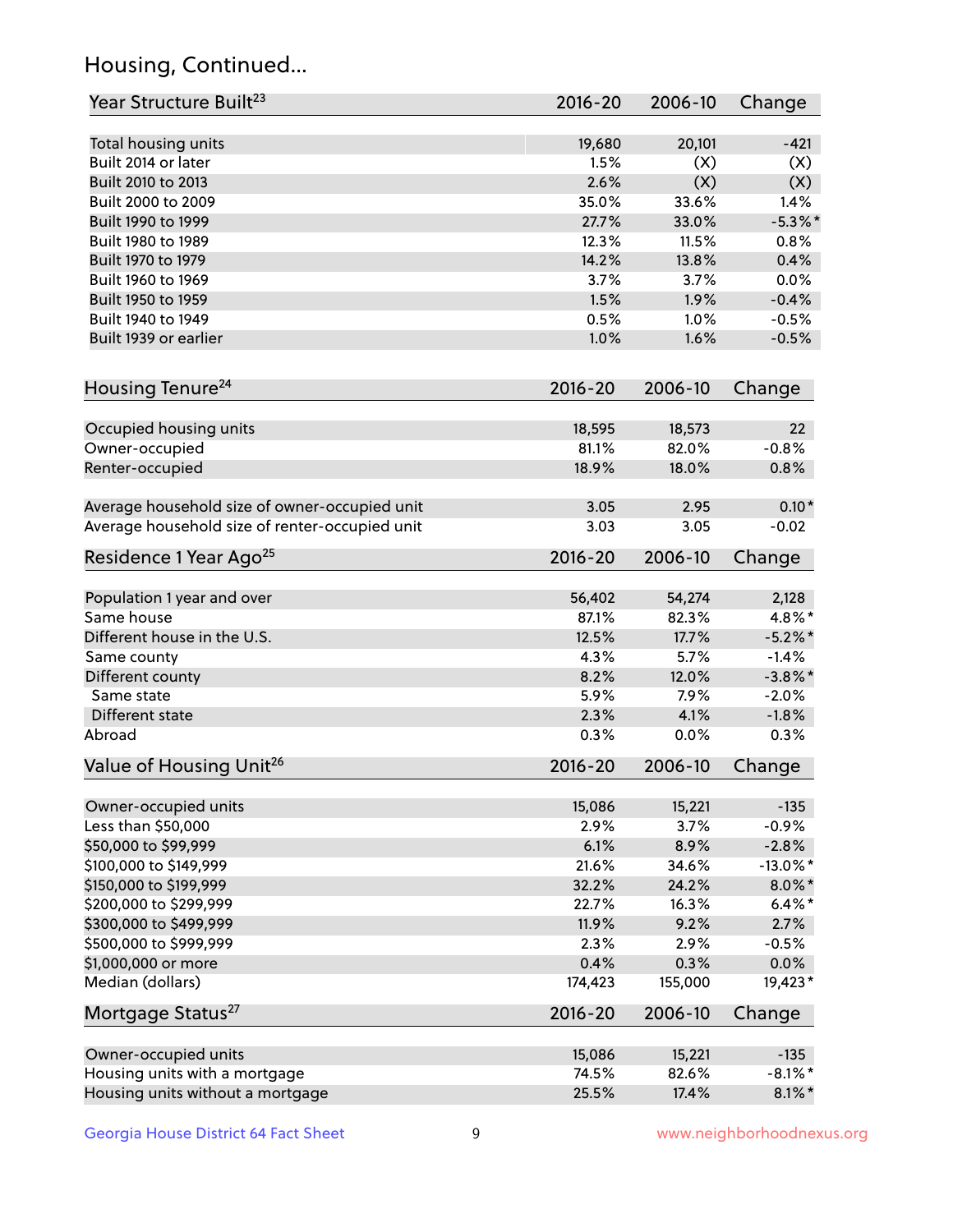## Housing, Continued...

| Selected Monthly Owner Costs <sup>28</sup>                                            | 2016-20     | 2006-10 | Change     |
|---------------------------------------------------------------------------------------|-------------|---------|------------|
| Housing units with a mortgage                                                         | 11,246      | 12,577  | $-1,331*$  |
| Less than \$300                                                                       | 0.0%        | 0.1%    | $-0.1%$    |
| \$300 to \$499                                                                        | 0.6%        | 1.0%    | $-0.3%$    |
| \$500 to \$999                                                                        | 19.7%       | 16.0%   | 3.7%       |
| \$1,000 to \$1,499                                                                    | 41.2%       | 41.5%   | $-0.3%$    |
| \$1,500 to \$1,999                                                                    | 20.7%       | 24.6%   | $-3.9%$    |
| \$2,000 to \$2,999                                                                    | 14.6%       | 13.2%   | 1.4%       |
| \$3,000 or more                                                                       | 3.2%        | 3.7%    | $-0.5%$    |
| Median (dollars)                                                                      | 1,345       | 1,395   | $-50*$     |
| Housing units without a mortgage                                                      | 3,840       | 2,644   | $1,196*$   |
| Less than \$150                                                                       | 4.3%        | 3.8%    | 0.6%       |
| \$150 to \$249                                                                        | 7.5%        | 12.2%   | $-4.7%$    |
| \$250 to \$349                                                                        | 21.9%       | 25.7%   | $-3.8%$    |
| \$350 to \$499                                                                        | 31.7%       | 32.3%   | $-0.7%$    |
| \$500 to \$699                                                                        | 26.4%       | 19.6%   | 6.8%       |
| \$700 or more                                                                         | 8.2%        | 6.4%    | 1.8%       |
| Median (dollars)                                                                      | 422         | 374     | 48*        |
| Selected Monthly Owner Costs as a Percentage of<br>Household Income <sup>29</sup>     | $2016 - 20$ | 2006-10 | Change     |
| Housing units with a mortgage (excluding units where<br>SMOCAPI cannot be computed)   | 11,184      | 12,547  | $-1,363*$  |
| Less than 20.0 percent                                                                | 56.0%       | 37.5%   | 18.4%*     |
| 20.0 to 24.9 percent                                                                  | 15.5%       | 18.9%   | $-3.4%$    |
| 25.0 to 29.9 percent                                                                  | 8.4%        | 11.3%   | $-3.0\%$ * |
| 30.0 to 34.9 percent                                                                  | 3.1%        | 8.6%    | $-5.4\%$ * |
| 35.0 percent or more                                                                  | 17.1%       | 23.6%   | $-6.6\%$ * |
| Not computed                                                                          | 62          | 30      | 32         |
| Housing unit without a mortgage (excluding units where<br>SMOCAPI cannot be computed) | 3,797       | 2,597   | $1,200*$   |
| Less than 10.0 percent                                                                | 59.6%       | 53.6%   | 6.0%       |
| 10.0 to 14.9 percent                                                                  | 17.8%       | 13.8%   | 4.0%*      |
| 15.0 to 19.9 percent                                                                  | 6.3%        | 9.4%    | $-3.1%$    |
| 20.0 to 24.9 percent                                                                  | 5.6%        | 9.9%    | $-4.2%$    |
| 25.0 to 29.9 percent                                                                  | 2.7%        | 2.5%    | 0.2%       |
| 30.0 to 34.9 percent                                                                  | 2.7%        | 1.6%    | 1.1%       |
| 35.0 percent or more                                                                  | 5.3%        | 9.2%    | $-4.0%$    |
| Not computed                                                                          | 43          | 47      | $-4$       |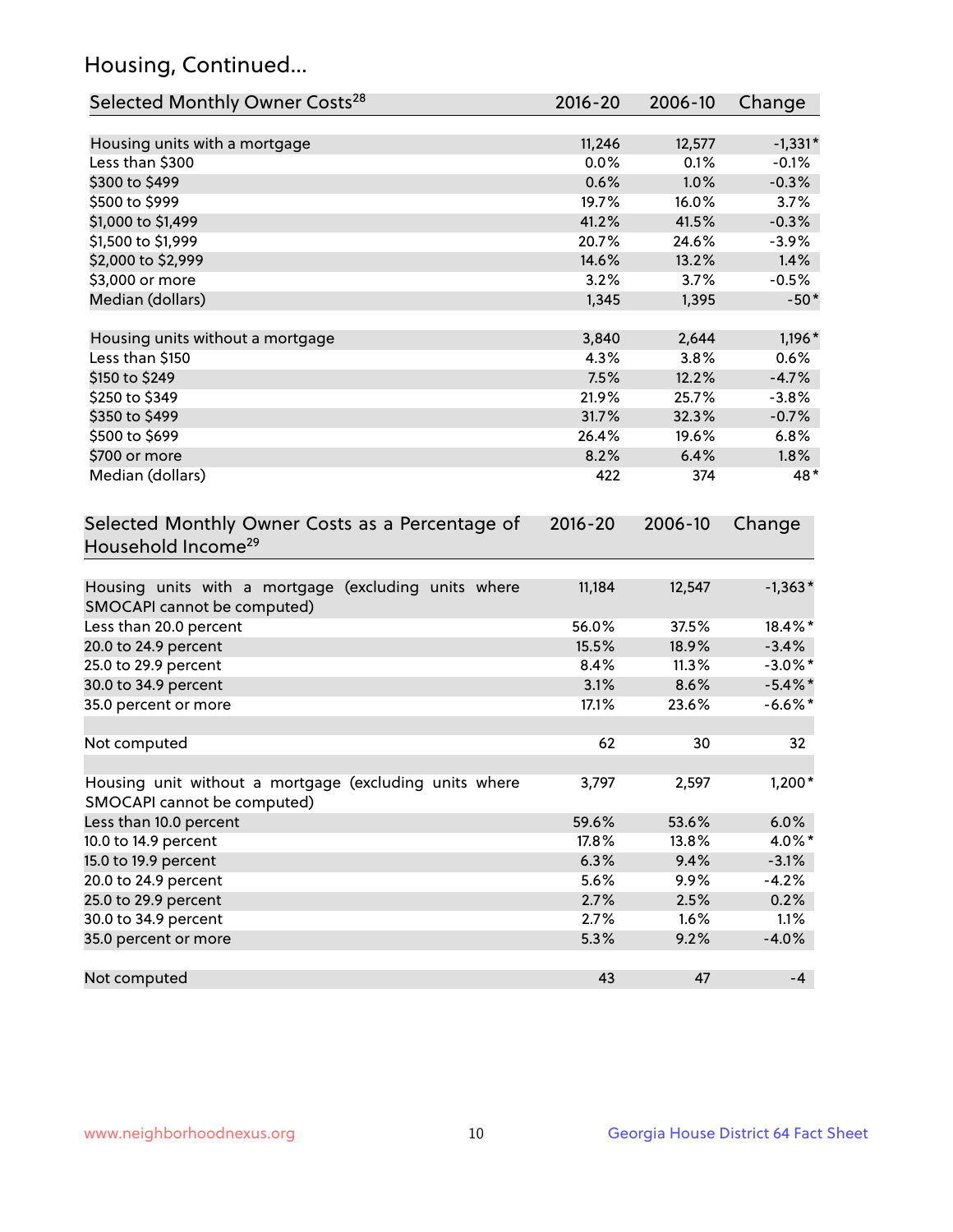## Housing, Continued...

| Gross Rent <sup>30</sup>   | 2016-20 | 2006-10 | Change      |
|----------------------------|---------|---------|-------------|
|                            |         |         |             |
| Occupied units paying rent | 3,317   | 3,196   | 121         |
| Less than \$200            | $0.0\%$ | $0.0\%$ | 0.0%        |
| \$200 to \$499             | 2.1%    | 3.0%    | $-1.0%$     |
| \$500 to \$749             | 18.0%   | 19.5%   | $-1.5%$     |
| \$750 to \$999             | 15.8%   | 36.2%   | $-20.4\%$ * |
| \$1,000 to \$1,499         | 34.7%   | 33.5%   | 1.3%        |
| \$1,500 to \$1,999         | 22.7%   | 7.3%    | 15.4%*      |
| \$2,000 or more            | 6.7%    | 0.5%    | 6.2%        |
| Median (dollars)           | 1,255   | 1,109   | $146*$      |
|                            |         |         |             |
| No rent paid               | 192     | 156     | 36          |
|                            |         |         |             |

| Gross Rent as a Percentage of Household Income <sup>31</sup>                   | $2016 - 20$ | 2006-10 | Change     |
|--------------------------------------------------------------------------------|-------------|---------|------------|
|                                                                                |             |         |            |
| Occupied units paying rent (excluding units where GRAPI<br>cannot be computed) | 3,314       | 3,186   | 128        |
| Less than 15.0 percent                                                         | 14.7%       | 12.4%   | 2.3%       |
| 15.0 to 19.9 percent                                                           | 22.1%       | 11.0%   | $11.1\%$ * |
| 20.0 to 24.9 percent                                                           | 11.4%       | 13.4%   | $-2.0%$    |
| 25.0 to 29.9 percent                                                           | 10.4%       | 11.5%   | $-1.1%$    |
| 30.0 to 34.9 percent                                                           | 7.8%        | 10.5%   | $-2.8%$    |
| 35.0 percent or more                                                           | 33.7%       | 41.3%   | $-7.6%$    |
|                                                                                |             |         |            |
| Not computed                                                                   | 195         | 166     | 29         |

## Transportation

| Commuting to Work <sup>32</sup>           | $2016 - 20$ | 2006-10 | Change                |
|-------------------------------------------|-------------|---------|-----------------------|
|                                           |             |         |                       |
| Workers 16 years and over                 | 27,200      | 25,555  | $1,645*$              |
| Car, truck, or van - drove alone          | 83.9%       | 85.2%   | $-1.2%$               |
| Car, truck, or van - carpooled            | 7.7%        | 8.5%    | $-0.8%$               |
| Public transportation (excluding taxicab) | 0.3%        | 1.1%    | $-0.7\%$ <sup>*</sup> |
| Walked                                    | 0.4%        | 0.1%    | 0.3%                  |
| Other means                               | $1.3\%$     | 0.7%    | 0.6%                  |
| Worked at home                            | 6.2%        | 4.3%    | $1.9\%$ *             |
|                                           |             |         |                       |
| Mean travel time to work (minutes)        | 35.7        | 36.2    | $-0.5$                |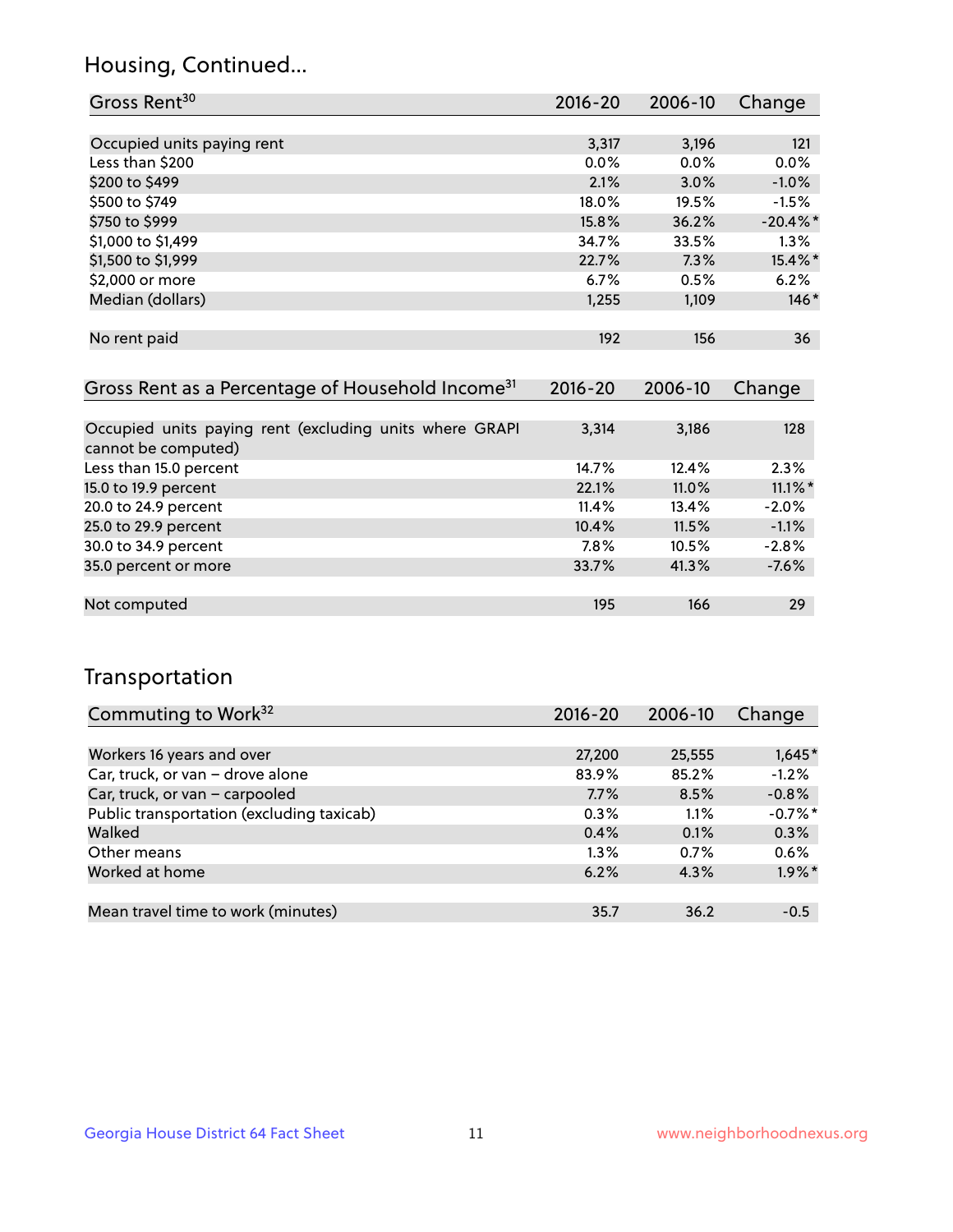## Transportation, Continued...

| Vehicles Available <sup>33</sup> | $2016 - 20$ | 2006-10 | Change     |
|----------------------------------|-------------|---------|------------|
|                                  |             |         |            |
| Occupied housing units           | 18,595      | 18,573  | 22         |
| No vehicles available            | 1.7%        | $1.6\%$ | 0.1%       |
| 1 vehicle available              | 20.1%       | 21.2%   | $-1.1%$    |
| 2 vehicles available             | 39.9%       | 45.2%   | $-5.3\%$ * |
| 3 or more vehicles available     | 38.3%       | 31.9%   | $6.3\%$ *  |

#### Health

| Health Insurance coverage <sup>34</sup>                 | 2016-20 |
|---------------------------------------------------------|---------|
|                                                         |         |
| Civilian Noninstitutionalized Population                | 56,547  |
| With health insurance coverage                          | 88.6%   |
| With private health insurance coverage                  | 72.9%   |
| With public health coverage                             | 26.0%   |
| No health insurance coverage                            | 11.4%   |
| Civilian Noninstitutionalized Population Under 19 years | 15,364  |
| No health insurance coverage                            | 8.6%    |
| Civilian Noninstitutionalized Population 19 to 64 years | 35,081  |
| In labor force:                                         | 27,608  |
| Employed:                                               | 26,145  |
| With health insurance coverage                          | 89.4%   |
| With private health insurance coverage                  | 86.7%   |
| With public coverage                                    | 6.6%    |
| No health insurance coverage                            | 10.6%   |
| Unemployed:                                             | 1,464   |
| With health insurance coverage                          | 61.7%   |
| With private health insurance coverage                  | 36.8%   |
| With public coverage                                    | 32.5%   |
| No health insurance coverage                            | 38.3%   |
| Not in labor force:                                     | 7,473   |
| With health insurance coverage                          | 76.3%   |
| With private health insurance coverage                  | 58.5%   |
| With public coverage                                    | 26.3%   |
| No health insurance coverage                            | 23.7%   |